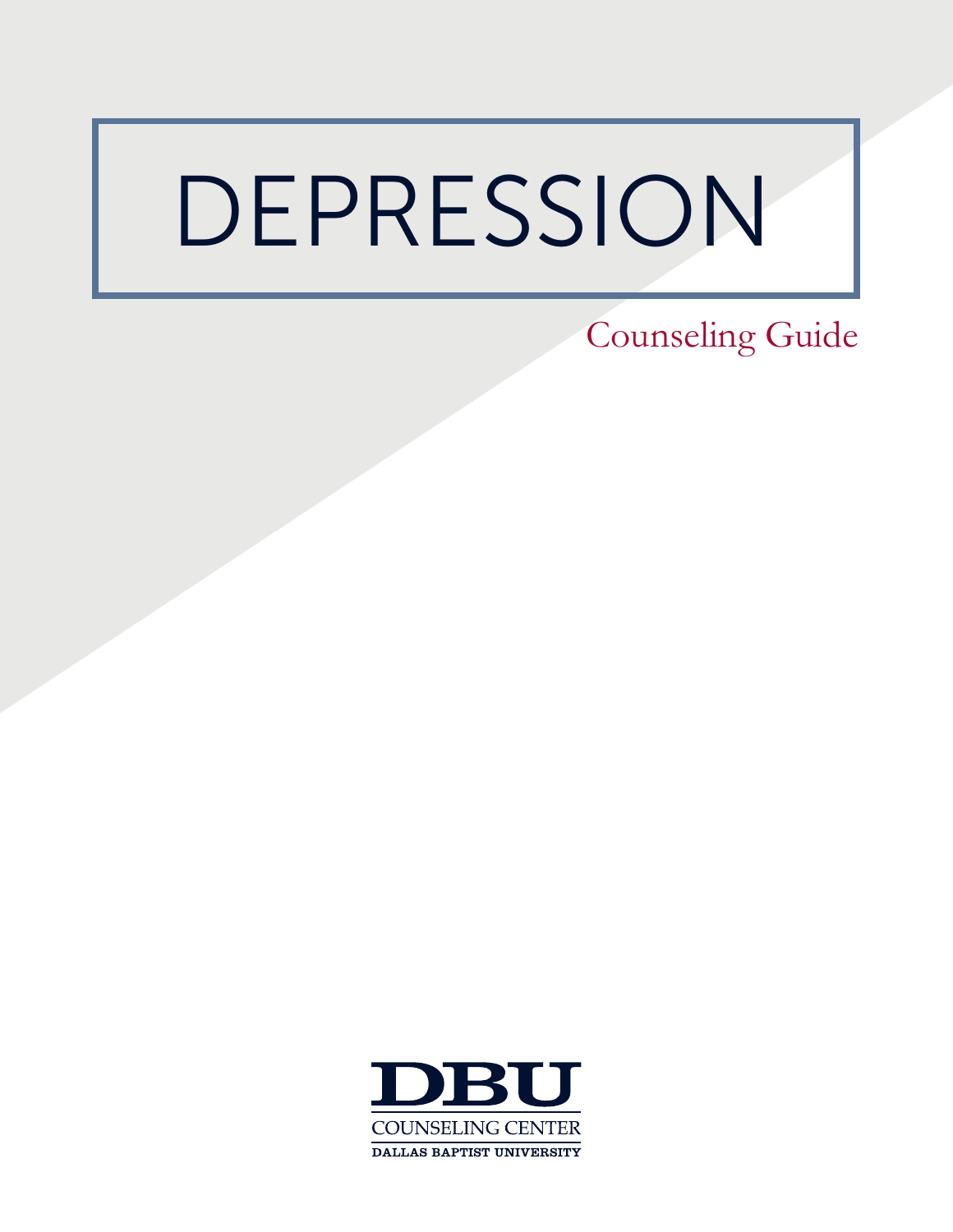# WHAT IS DEPRESSION?

### Facts about Depression

- Depression is a real illness.
- Depression affects people in different ways.
- **o** Depression is treatable.
- If you are depressed, you are not alone.
- Even Christians can experience depression.

#### If you are contemplating suicide, please call for help immediately.

—THERE IS HOPE and YOU ARE NOT ALONE—

### Need help now?

Call the DBU Counseling Center at **214.333.5288** or call the 24-hour, toll-free National Suicide Prevention Lifeline at 1.800.273.8255.

### How do you know if you are depressed?

It is very NORMAL for people to periodically experience symptoms of depression. Even biblical heroes, including King David, Job, Jeremiah, and Paul experienced times of depression in their lives. Symptoms of depression can be caused by loss of employment, loss of loved ones, disease, or unexpected changes in life circumstances. Most depressive symptoms resolve on their own; however, if the symptoms are persistent and cause extreme disruptions in daily life, then assistance may be needed.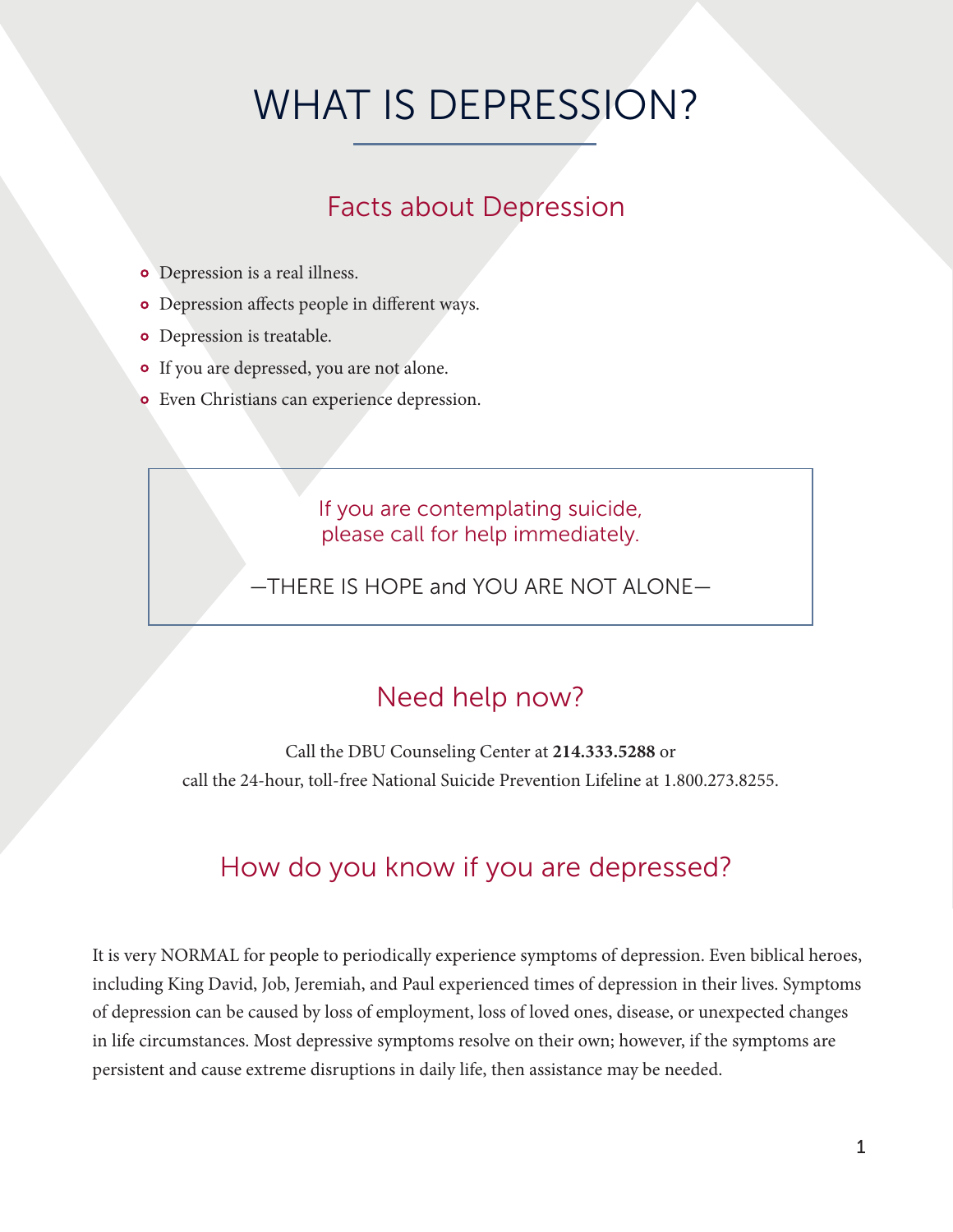# COMMON SIGNS AND SYMPTOMS OF DEPRESSION

- Feelings of emptiness or sadness
- Difficulty sleeping or sleeping too much
- Dramatic weight change: weight gain or weight loss
- Feeling guilty, worthless, hopeless, and/or helpless
- **o** Being irritable
- Difficulty concentrating
- Loss of pleasure and energy
- **o** Isolation

### Common self talk when experiencing depression

- I am not worthy. I am a loser. I cannot do anything right.
- **o** I am useless.
- No one needs me. No one loves me.
- I am all by myself. I am lonely.
- There is no hope.
- o I don't care.
- I don't want to talk. I don't want to be around others.
- o I hate myself.

#### Assessment

The DBU Counseling Center provides an anonymous online self-assessment for all DBU students/faculty/ staff which provides a general evaluation of mental health. If your test results indicate that you may have symptoms that are consistent with depression, please seek help.

#### **DBU Self Evaluator**

http://www.ulifeline.org/DBU/self\_evaluator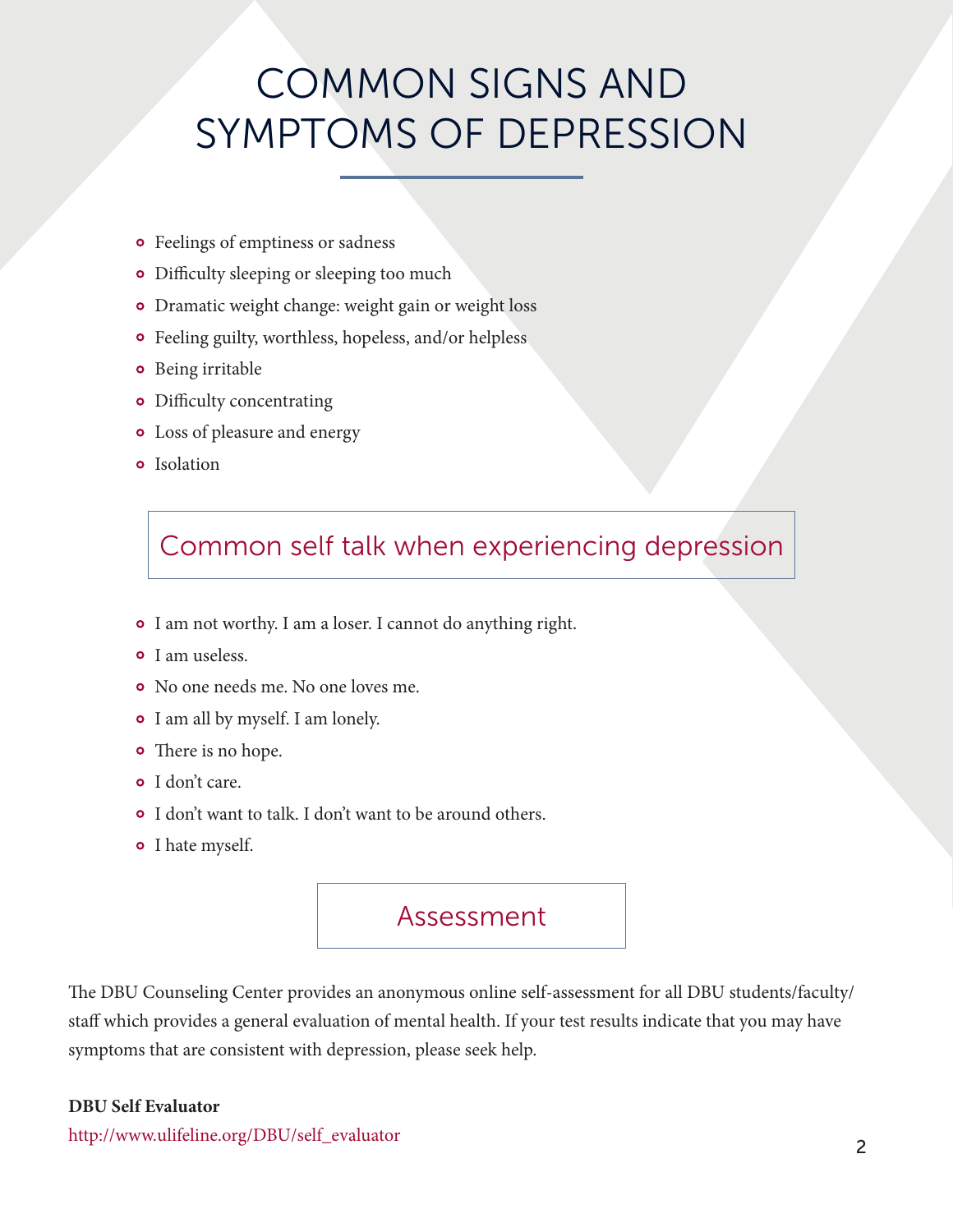# WHAT SHOULD I DO IF I HAVE DEPRESSION?

#### THINGS YOU SHOULD KNOW FIRST

- 1. You are not alone.
- 2. There IS hope.
- 3. Help IS available.

#### 1. Psychotherapy

Psychotherapy, such as counseling, is very useful in treating depression. For severe depression, medical interventions such as inpatient services and/or prescription medications may be necessary, but for mild or moderate symptoms, counseling or psychotherapy has been proven to be effective in reducing symptoms of depression.

#### 2. Medication

Your doctor or psychiatrist can help you with proper medical intervention to stabilize your condition. Antidepressants are useful forms of medication in treating depression.

If you are enrolled as a current DBU student, you can receive counseling services from the **DBU Counseling Center** at NO COST.

The **DBU Counseling Center** is located in the 1st floor of the Collins Learning Center. You can call **214.333.5288** to make an appointment.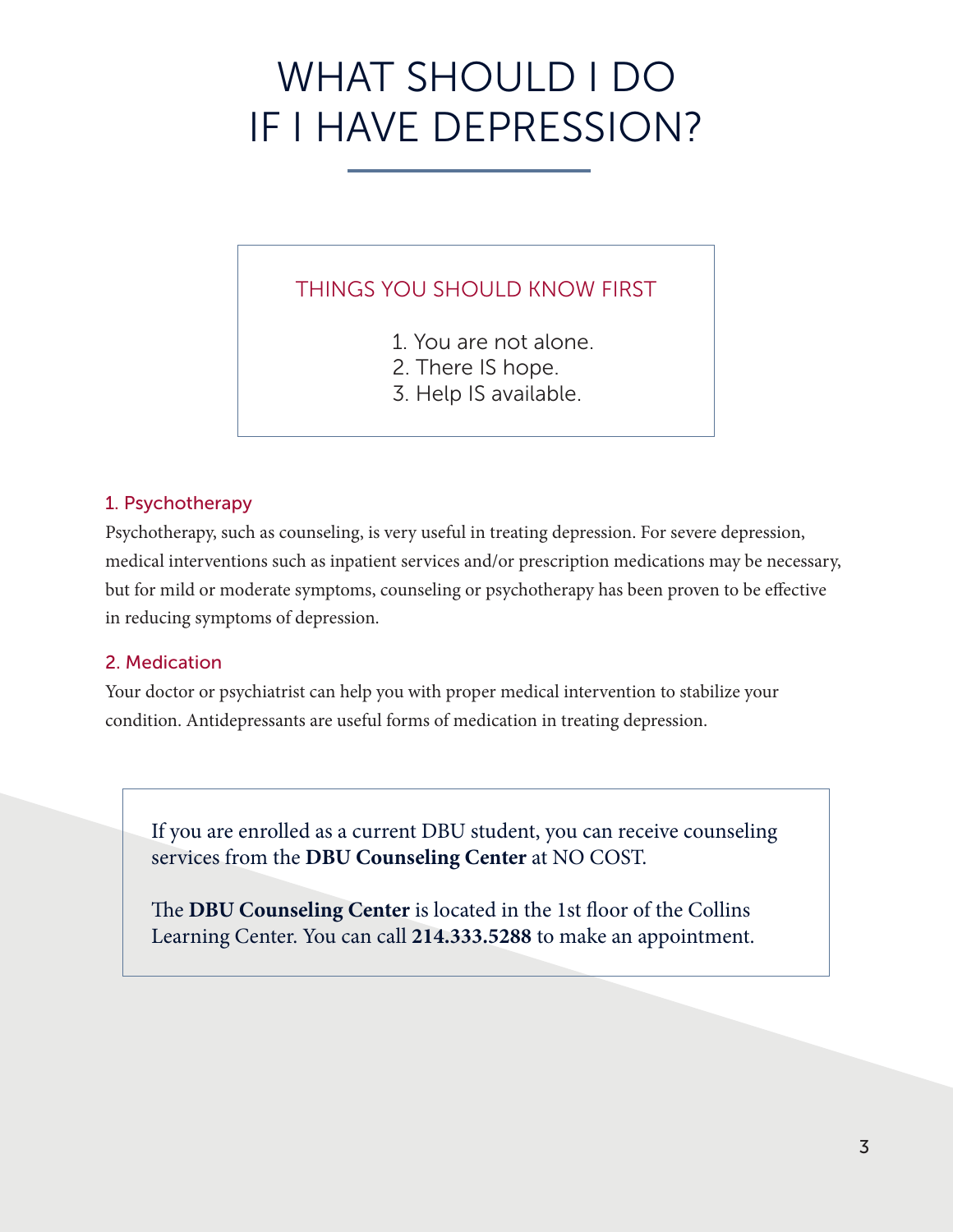# THINGS YOU CAN DO IF YOU EXPERIENCE SYMPTOMS OF DEPRESSION

- Reach out for help. Talk to someone you can trust, such as family members, friends, church leaders, and faculty/staff members, or seek professional help from doctors, counselors, psychologists, or psychiatrists.
- **o** Set simple and achievable goals for yourself, for example, "Once I wake up, I will get out of bed." "I will eat at least two meals today."
- Remain connected with the daily activities you enjoyed before.
- **o** Recognize negative thoughts related to your emotions.
- Allow yourself TIME to improve instead of trying to "fix it quickly."
- <sup>o</sup> Stay in tune with your emotions. Keep an eye on certain timing, things, people, events, or behaviors that may trigger thoughts of depression.
- If you are a Christian, seize God's promises, and pray about it. Identify God's mighty power. His glory and honor can lift up your spirit.

# WHAT DOES THE BIBLE SAY ABOUT DEPRESSION?

#### God is always there for you.

"Cast all your anxiety on Him because He cares for you." (1 Peter 5:7)

"And we know that in all things God works for the good of those who love Him, who have been called according to His purpose." (Romans 8:28)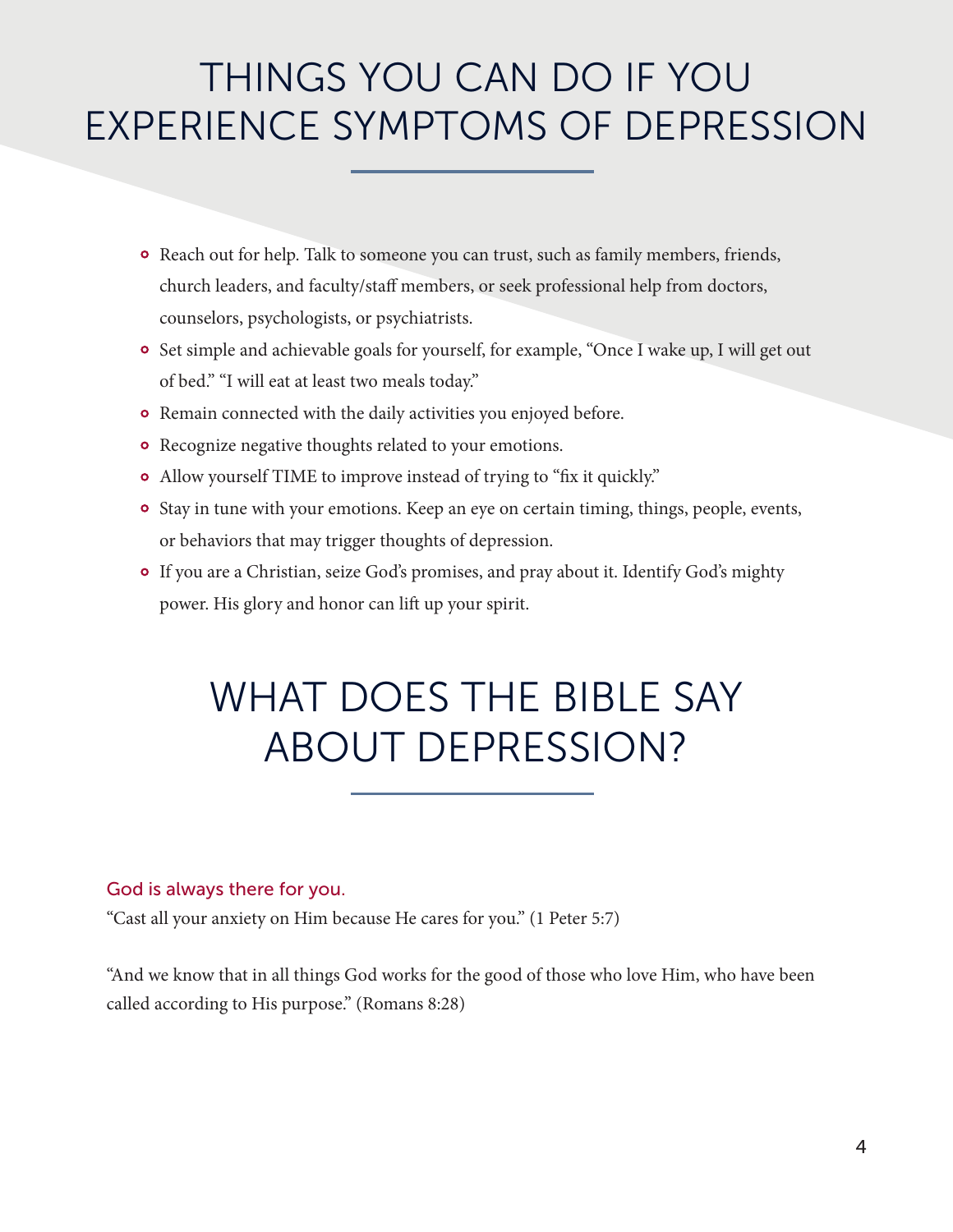# WHAT DOES THE BIBLE SAY ABOUT DEPRESSION? (CONTINUED)

#### God promises to provide everything you need.

"Then Jesus said to his disciples: Therefore I tell you, do not worry about your life, what you will eat, or about your body, what you will wear. For life is more than food, and the body more than clothes. Consider the ravens: They do not sow or reap, they have no storeroom or barn; yet God feeds them. And how much more valuable you are than birds!" (Luke 12:22-24)

"And my God will meet all your needs according to the riches of His glory in Christ Jesus." (Philippians 4:19)

#### God will never leave you.

"The Lord himself goes before you and will be with you; He will never leave you nor forsake you. Do not be afraid; do not be discouraged." (Deuteronomy 31:8)

"Those who know Your name trust in You, for You, Lord, have never forsaken those who seek You." (Psalm 9:10)

### Preventing Depression: 4 Basic Principles of Self-Care

- Eat well.
- **o** Sleep well.
- Exercise regularly.
- **o** Stay connected with other people.